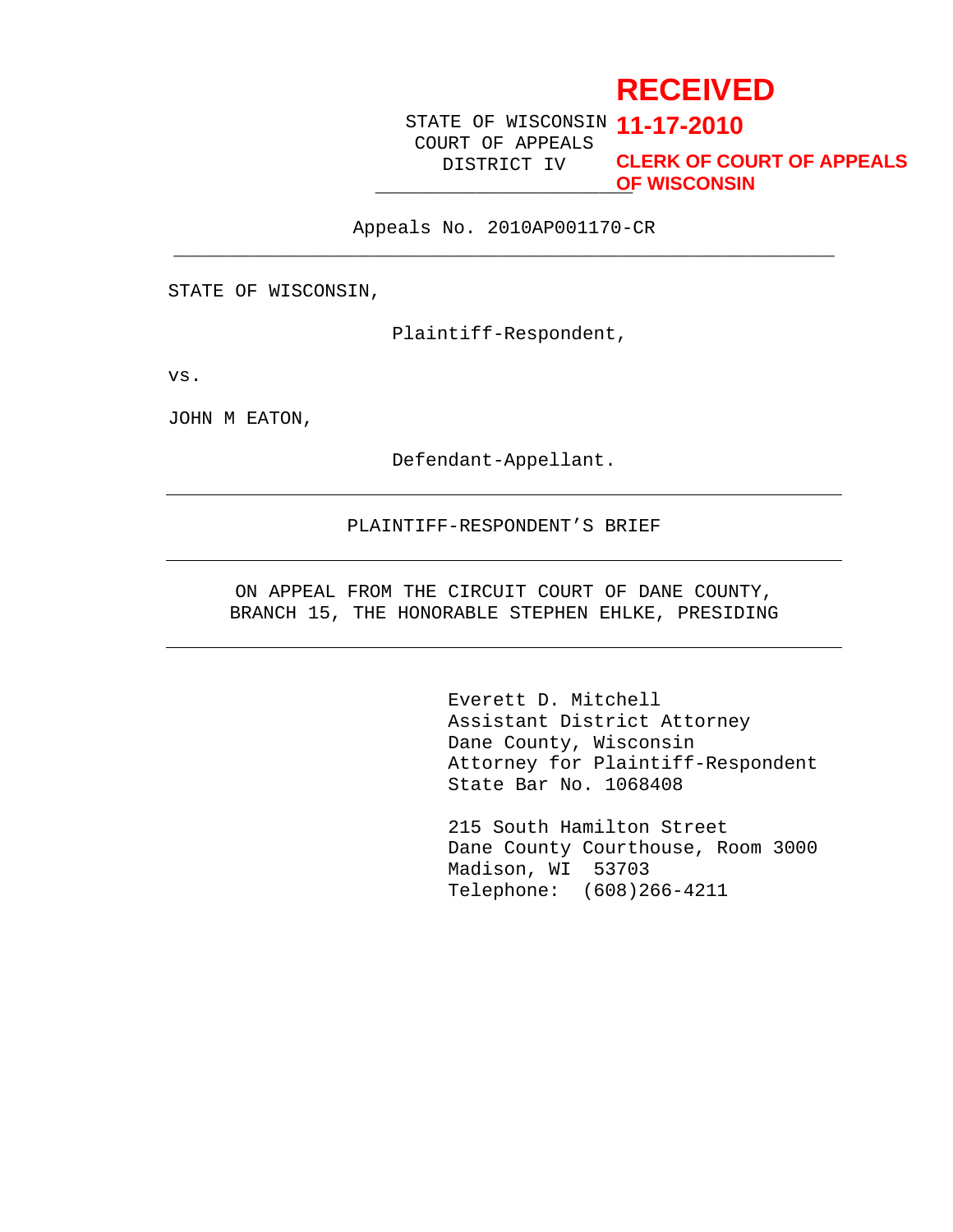# **TABLE OF CONTENTS**

| TABLE OF AUTHORITIES ii                       |
|-----------------------------------------------|
| STATEMENT ON PUBLICATION AND ORAL ARGUMENT iv |
|                                               |
| STATEMENT OF FACTS AND CASE. 1                |
|                                               |
|                                               |
|                                               |
| CERTIFICATE OF COMPLIANCE WITH WIS. STAT.     |
| $\S$ (RULE) 809.19(12). 16                    |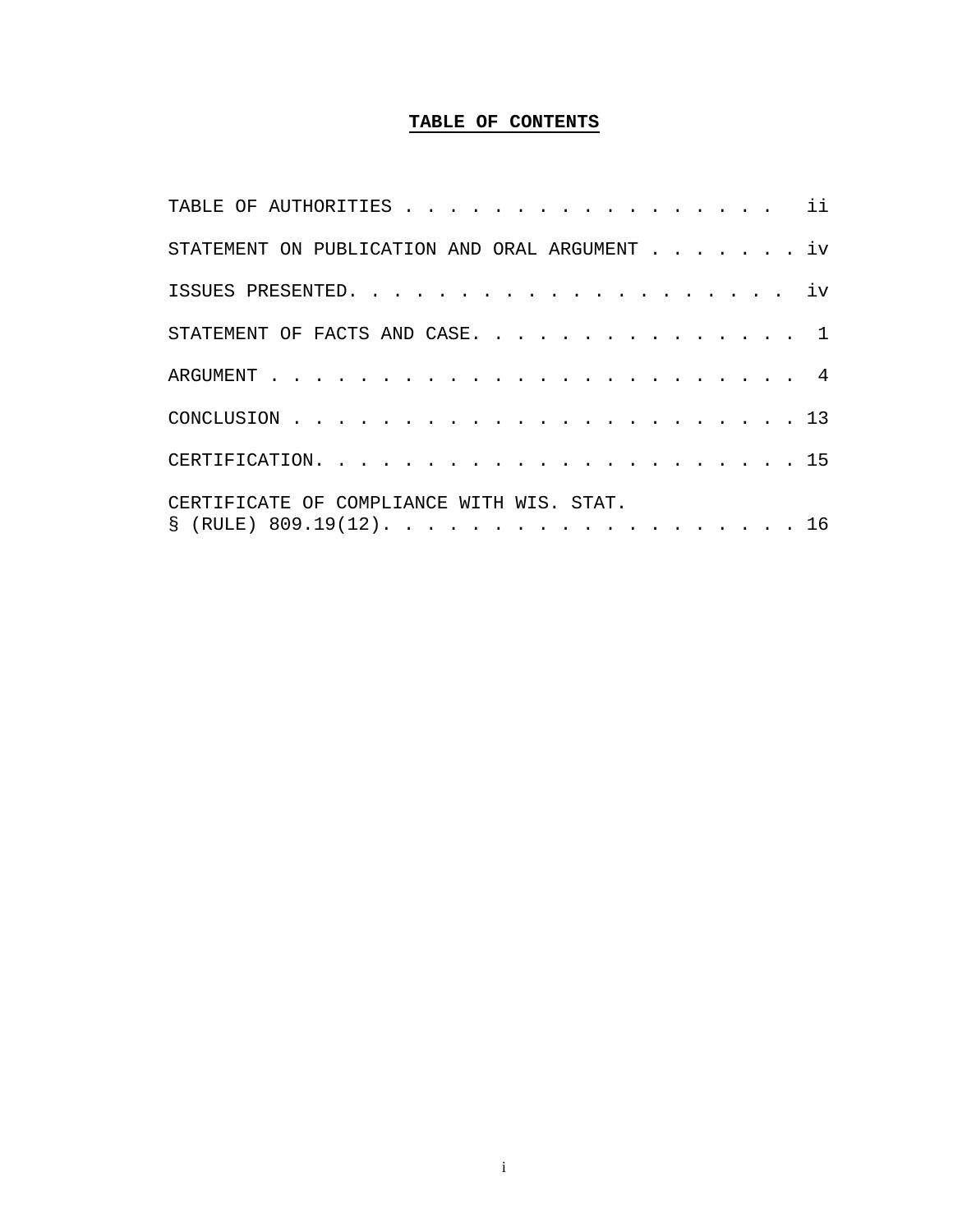#### **TABLE OF AUTHORITIES**

#### **CASES CITED PAGE(S)**

State v. Anderson, 149 Wis. 2d 663, 439 N.W.2d 840 (Ct. App. 1989) . . . . . 7 State v. Anderson, 155 Wis. 2d 77, 454 N.W.2d 763 (1990) . . . . . . . . .8,11 State v. Chambers, 55 Wis. 2d 289, 198 N.W.2d 377 (1972) . . . . . . . . . . 9 State v. Post, 2007 WI 60, 301 Wis. 2d 1, 733 N.W.2d 634. . . . . .8,10,12 State v. Popke 2009 WI 37, 317 Wis. 2d 118, 765 N.W.2d 569 . . . . . 11 State v. Richardson, 156 Wis. 2d 128, 456 N.W.2d 830 (1990). . . . . 2, 6, 8, 13 State v. Taylor,  $\overline{226}$  Wis. 2d 490, 595 N.W.2d 56 (Ct. App. 1999). . . . . . 8 State v. Waldner, 206 Wis. 2d 51, 556 N.W.2d 681 (1996). . . . . 5, 7, 8, 15 State v. Williams, 2002 WI App 306, 258 Wis. 2d 395, 655 N.W.2d 462. . . . . 8 Terry v. Ohio, 392 U.S. 1, 88 S.Ct. 1868 (1968) . . . . . . . . 5-7, 13-14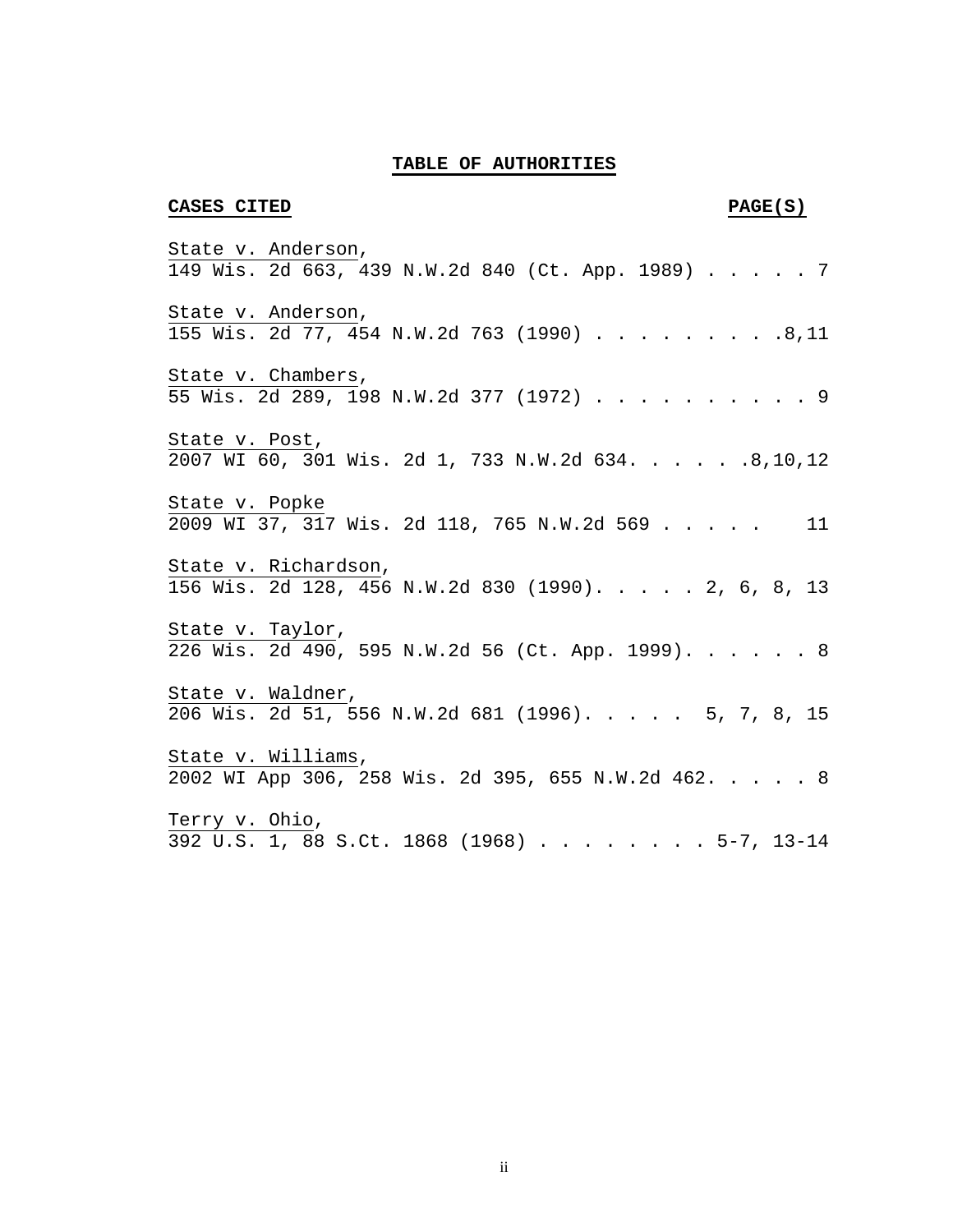## **STATUTES CITED**

Wisconsin Statutes § 968.24 . . . . . . . . . . . . . . 5, 6

# **OTHER AUTHORITIES CITED**

R.26 – Transcript of Hearing on Motion to Suppress Held October 19, 2009 . . . . . . . . . 1-3, 9-12, 14, 16-17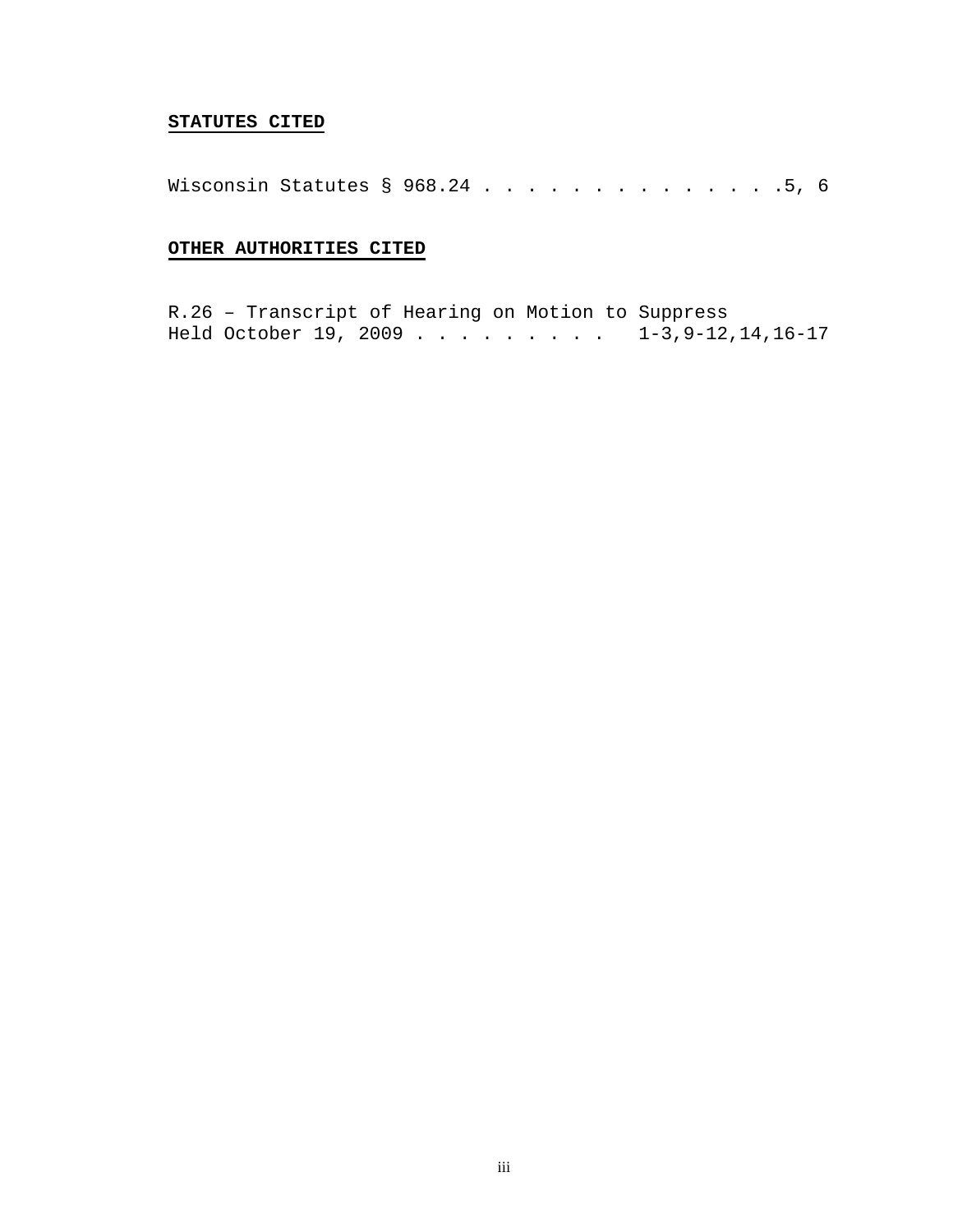### **STATEMENT ON PUBLICATION AND ORAL ARGUMENT**

Because the issue can be fully addressed by the parties' briefs and may be resolved by application of precedent, neither oral argument nor publication is warranted.

# **ISSUE PRESENTED**

(1) Whether under the totality of the circumstances, did Officer Stelter had reasonable suspicion to stop and detain Eaton's vehicle on June 5, 2009?

Trial court answered: **YES**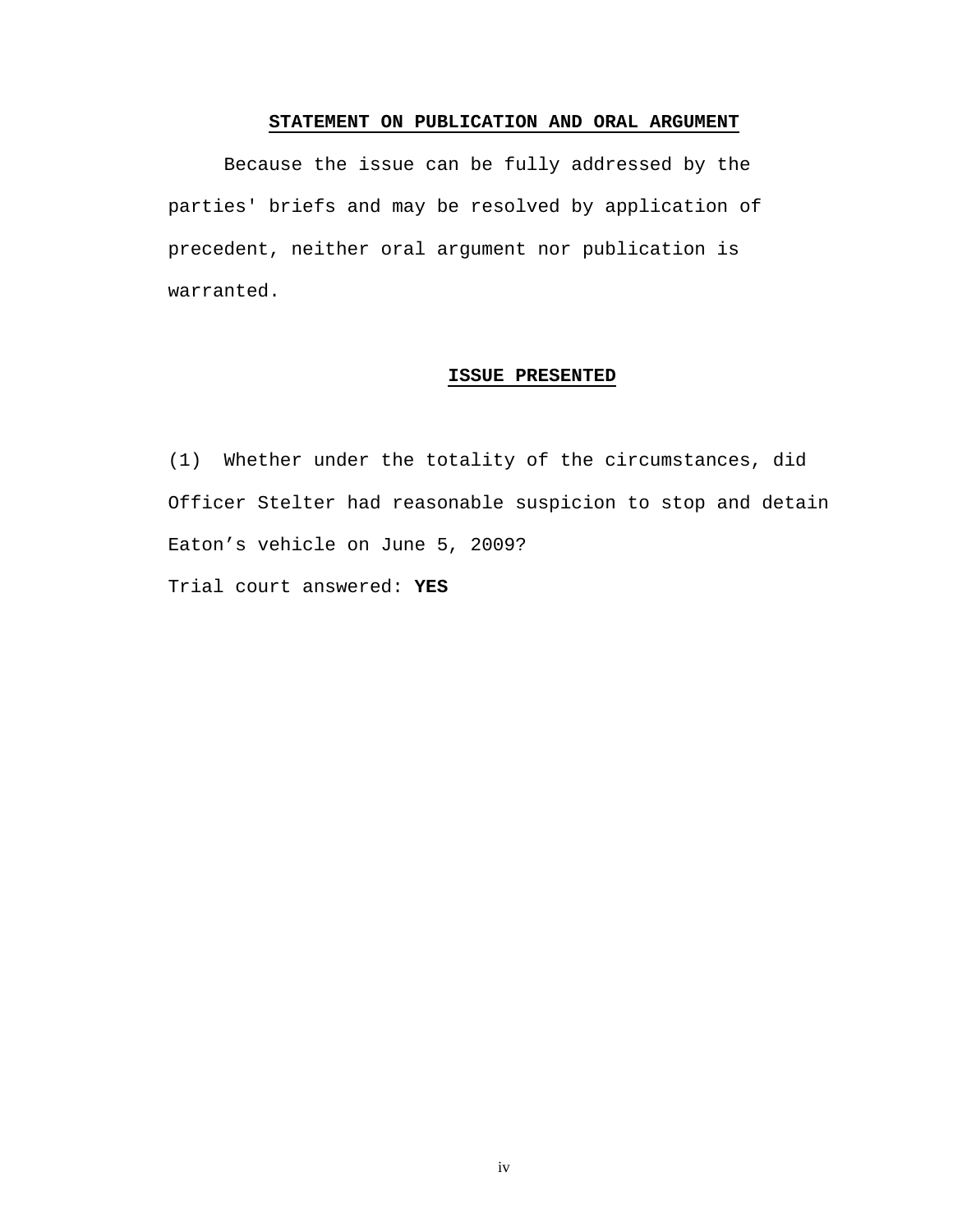#### **STATEMENT OF FACTS AND CASE**

On June 5, 2009, at approximately 2:18 am, Madison Police Officer, Joel Stelter, was patrolling East Washington Avenue in city of Madison. [R26.5:5-14]. Officer Stelter observed a vehicle approaching his vehicle from behind at a high rate of speed. [R26.5:20-21]. Officer Stelter estimated that this speed was higher than the posted speed limit. [R26.7:7-10]. Officer Stelter attempted to get behind the vehicle to obtain information about the vehicle and the operator. [R26.7:24-25]. As the officer slowed down his vehicle, the vehicle that approached at a high rate of speed, slowed his vehicle. [R26.8:3-4]. Officer Stelter testified that based on his training and experience, the suspect vehicle was attempting to prevent the officer from obtaining the information from the rear license plate of the vehicle. [R26.8:17-20].

Next Officer Stelter observed the vehicle slowly weaving several feet to the right and left within its lane. [R26.9:13-14]. Officer Stelter testified that weaving in a lane is often indicia of impaired driving. [R26.9:20-22]. As Officer Stelter was attempting to an NCIS check on the vehicle and the driver, he noticed the driver put his turn signal on, go to the furthest right lane, and come to a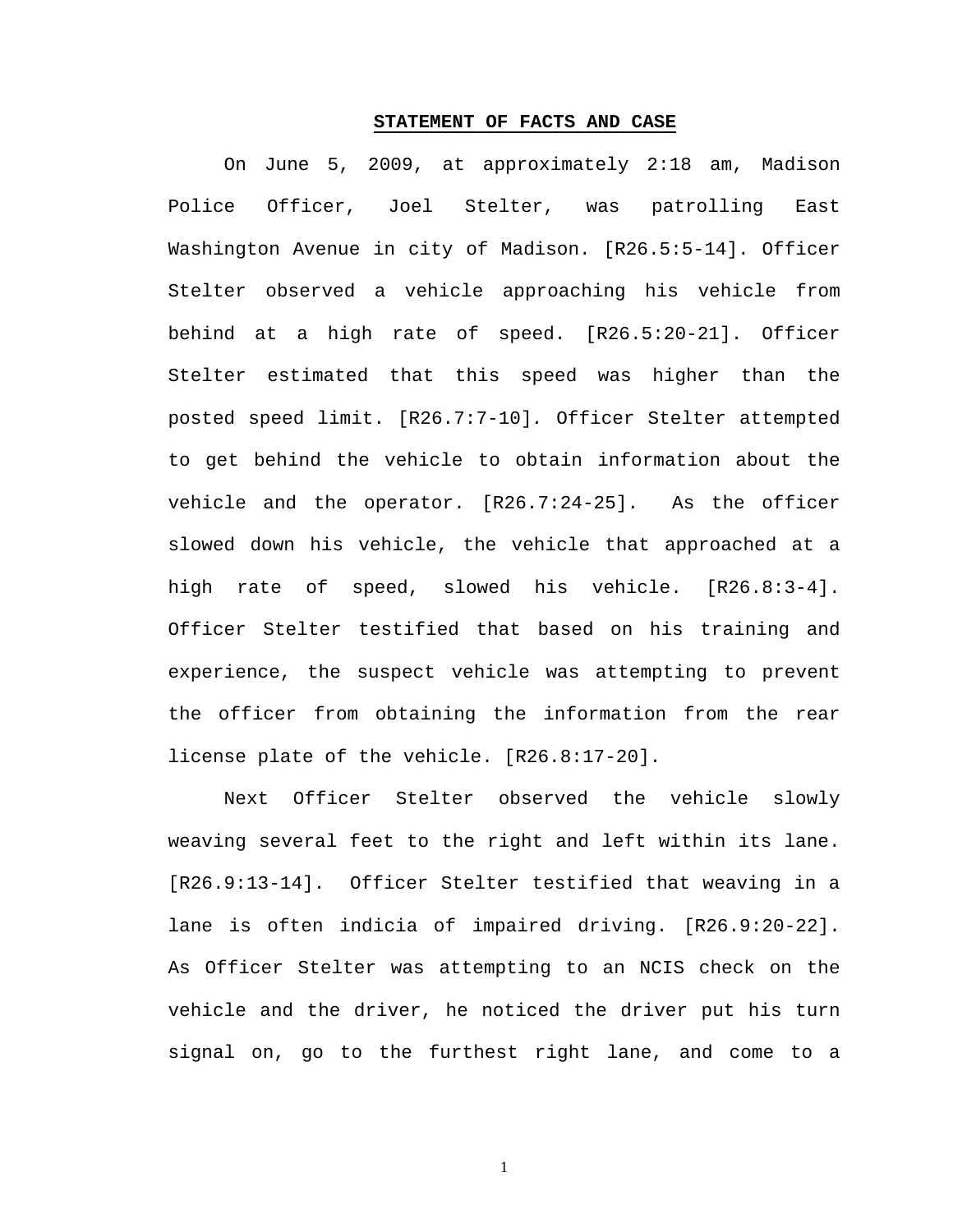complete stop at a flashing yellow traffic light. [R26.10:5-9]. The vehicle stopped at the flashing yellow traffic light for a second or two. [R26.10:6]. After sitting at the flashing yellow light for a second or two, the vehicle deactivated the turn signal and proceeded through the intersection. [R26.10:7-8]. Officer Stelter indicated that a person stopping at a blinking yellow traffic signal for several seconds is a possible indicia of impaired driving. [R26.10:9-12]. At this time, Officer Stelter activated his emergency lights and stopped the vehicle. [R26.10:14-15]. After he pulled over the vehicle, Officer Stelter identified the driver by a Wisconsin Driver's License as John Eaton. [R26.10:18-24].

Mr. Eaton was charged with Operating a Motor Vehicle While Intoxicated (Second Offense) and Operating a Motor Vehicle with Prohibited Alcohol Concentration (Second Offense).

A suppression hearing was held on October 19, 2009. [R26.1]. At the hearing, Officer Stelter testified that he observed a vehicle approach his vehicle at approximately 45 miles per hour, a rate higher than the posted speed limit of 35.[R26.7:7-14]. In summarizing his reasons stopping the vehicle, Officer Stelter concluded: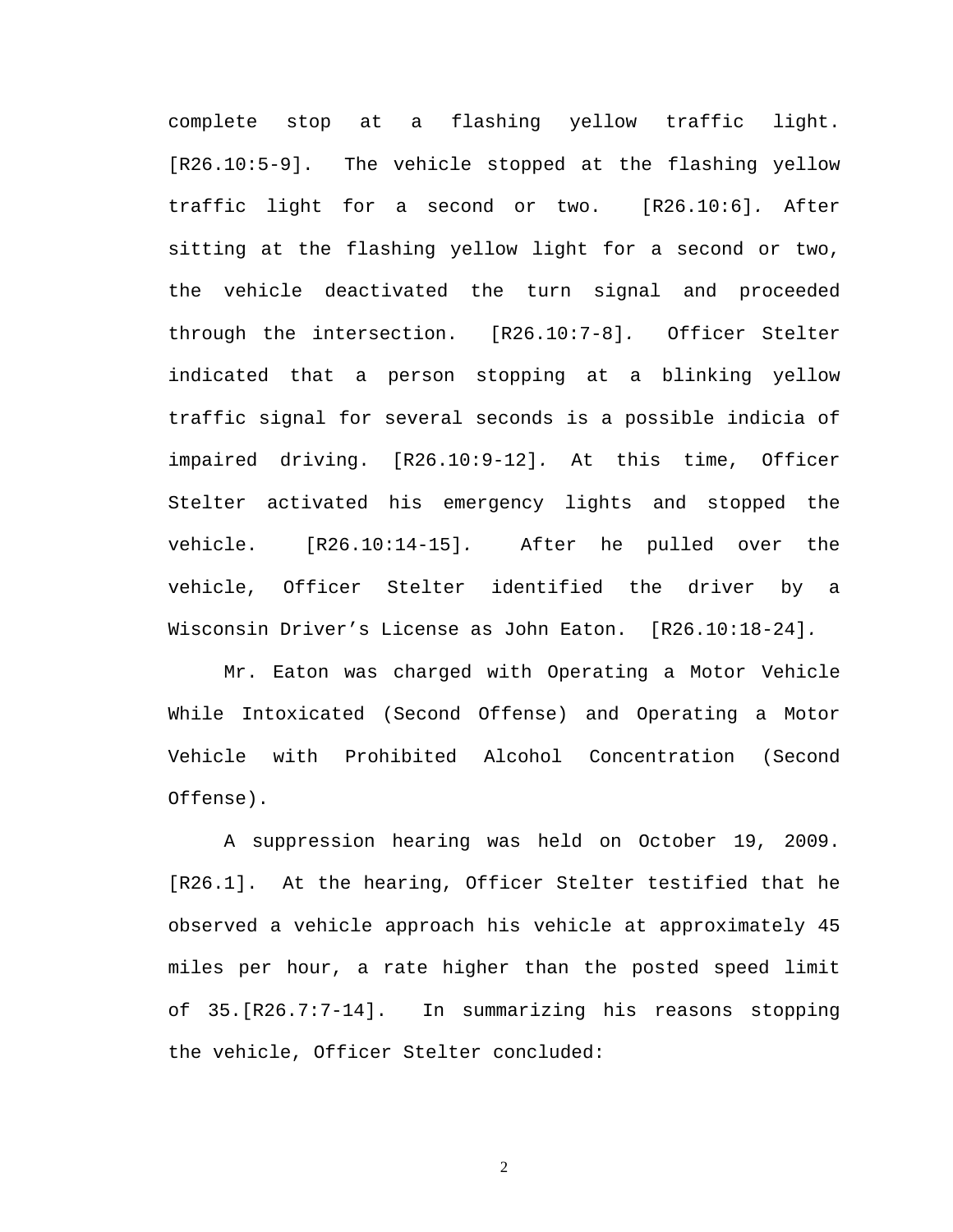"the time of the night being 2:18 am, which is right around the time that bars and taverns are closing their doors and sending their patrons out, the fact that the vehicle was in my estimation exceeding the speed limit, the vehicle did not make any attempt to slow until it was near my position on the roadway and slowed as I slowed to obtain additional information, the vehicle weaved within its lane, the vehicle activated its turn signal and came to a complete stop at a flashing yellow light and deactivated its turn signal and continued through that intersection."

[R26.11:20-25-12:7].

The circuit court found that the stop was reasonable under the totality of the circumstances in this case and denied the defendant's motion to suppress. [R26.30:20-23]. The circuit court summarized the totality of the circumstances as follows:

> He knows it's bar time. It's 2:18. He sees a vehicle coming up on him at what he determines, rightly or wrongly, but he determines as an excess of the speed limit. That's an indicator that someone may be impaired. The vehicle slows as the officer slows. I don't find that too unusual, but it is a factor that's added into the other factors; he's weaving in his lane and I accept the officer's testimony that he, as the officer drops behind him, the defendant's vehicle proceeds and turns on the turn signal, and then doesn't turn, but stops for these flashing lights and granted, a flashing light in Wisconsin says proceed with caution, but it does not necessarily stop. He stops, then proceeds on. I think a reasonable person under those circumstances would at least have reasonable suspicion something is going on, and would have a responsibility to see what was missed, if anything.

[R26.30:2-19].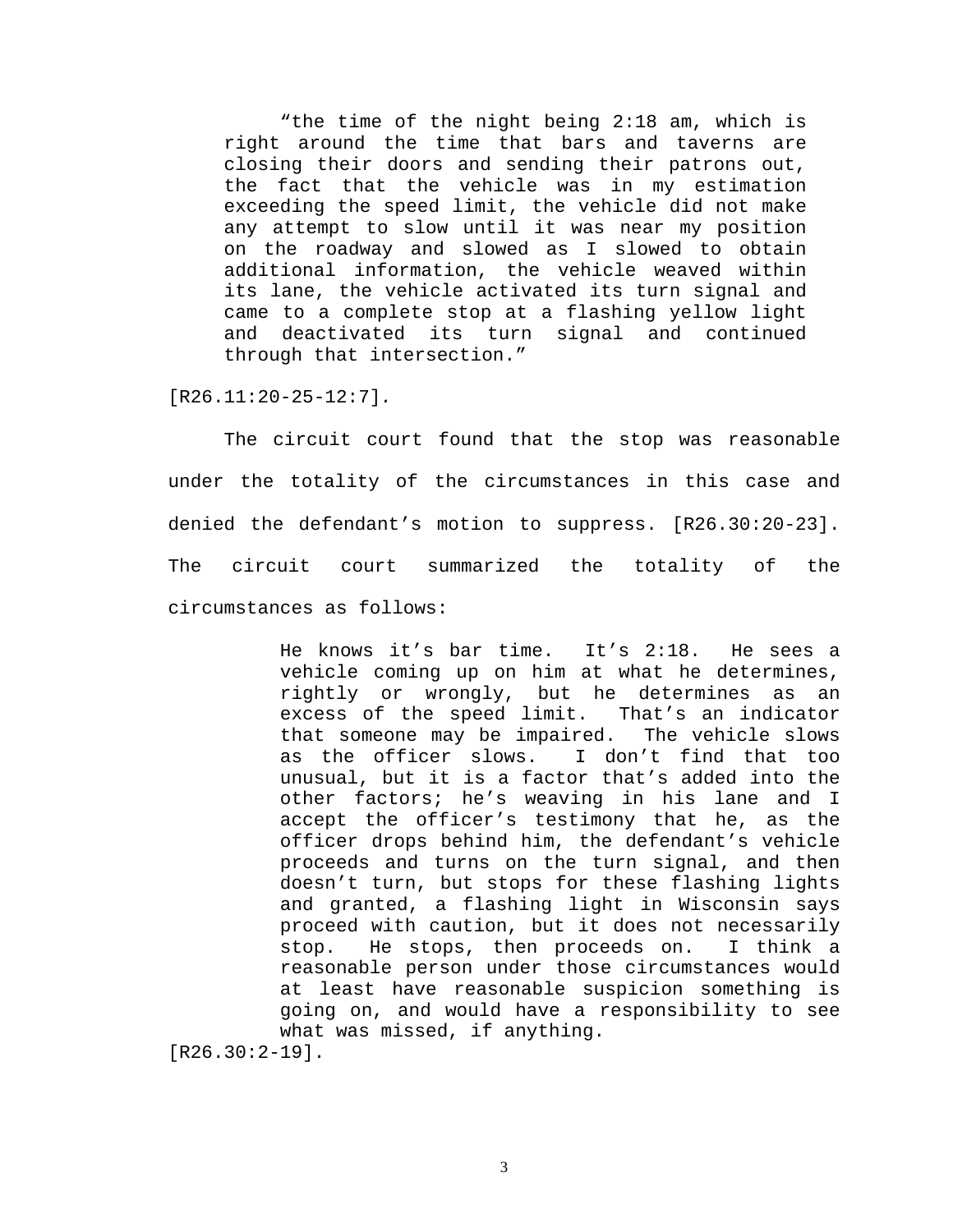#### **ARGUMENT**

**I. OFFICER STELTER WAS JUSTIFIED IN EFFECTING A TERRY STOP OF EATON BECAUSE HE HAD REASONABLE SUSPICION BASED ON SPECIFIC, ARTICULABLE FACTS IN LIGHT OF HIS TRAINING AND EXPERIENCE THAT EATON WAS OPERATING A MOTOR VEHICLE WHILE UNDER THE INFLUENCE OF ALCOHOL** 

#### **A. TERRY STOPS GENERALLY**

A police officer may perform a limited investigative stop when, at the time of the stop, the police officer has specific and articulable facts that warrant a reasonable belief that criminal activity is afoot. See Terry v. Ohio, 392 U.S. 1, 88 S.Ct. 1868 (1968); State v. Waldner, supra; Wisconsin Statutes § 968.24. In Terry v. Ohio, supra, the United States Supreme Court held that a police officer may, under appropriate circumstances, detain a person for purposes of investigating possible criminal behavior, even in the absence of probable cause for arrest. Terry, 392 U.S. 1 at 30-31. For such a stop, an officer must be able to point to specific and articulable facts which, taken together with rational inferences from those facts, reasonably warrant the intrusion of the stop. Id. at 21. State v. Post, 301 Wis. 2d 1, ¶ 10. The Fourth Amendment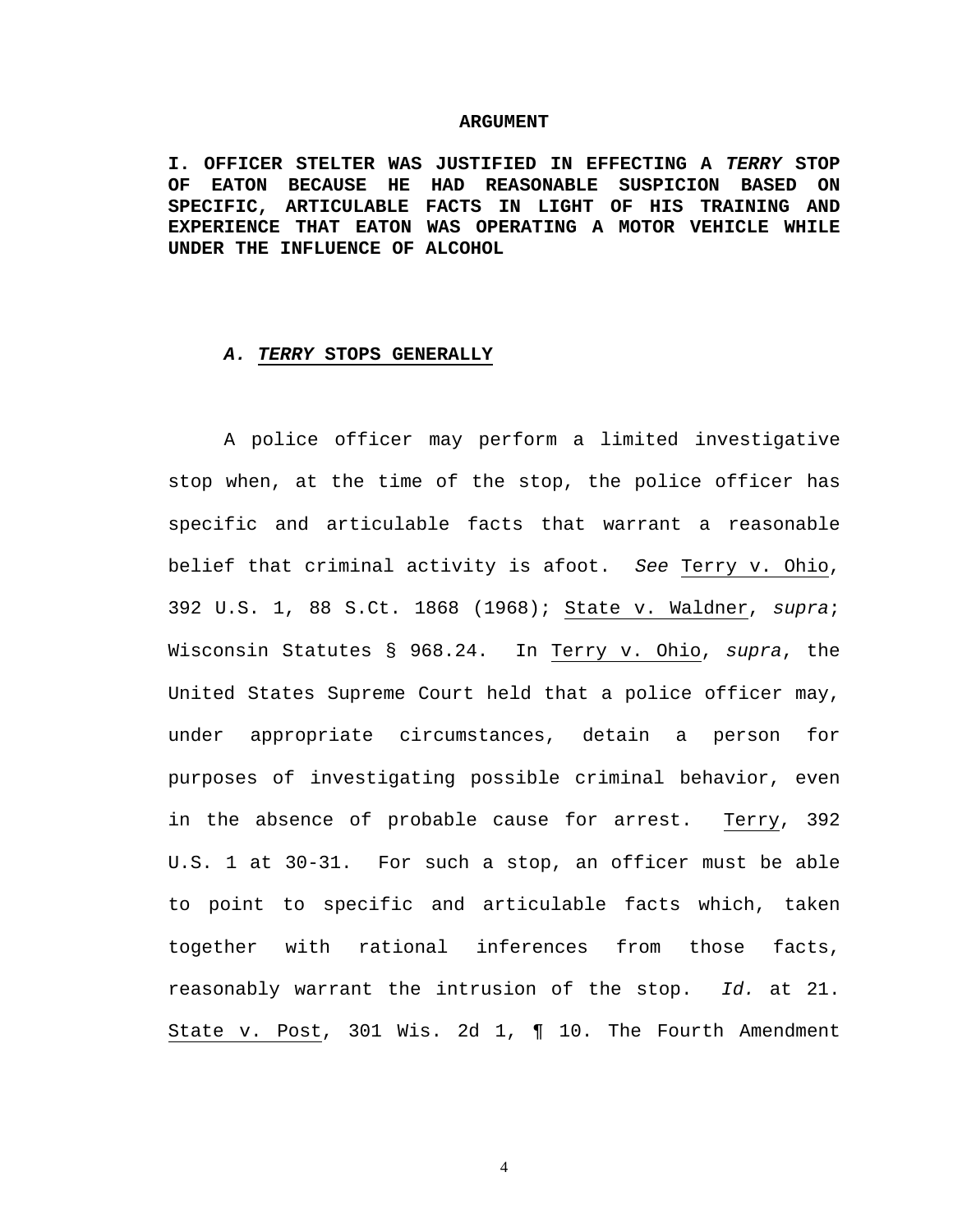does not require a police officer who lacks the precise level of information necessary for probable cause to arrest to simply shrug his shoulders and allow a crime to occur or a criminal to escape. On the contrary, Terry v. Ohio, 392 U.S. 1, 22, 88 S.Ct. 1868 (1968), recognizes that "it may be the essence of good police work to adopt an intermediate response."

Wisconsin has adopted the Terry rule [see, e.g., State v. Chambers, 55 Wis. 2d 289, 294, 198 N.W.2d 377 (1972)], and has codified it in Wisconsin Statutes § 968.24 (07-8), which provides:

After having identified himself or herself as a law enforcement officer, a law enforcement officer may stop a person in a public place for a reasonable period of time when the officer reasonably suspects that such person is committing, is about to commit or has committed a crime, and may demand the name and address of the person and an explanation of the person's conduct. Such detention and temporary questioning shall be conducted in the vicinity where the person was stopped.

To execute a valid investigatory stop, a law enforcement officer must reasonably suspect, in light of his or her experience, that some kind of criminal activity has taken or is taking place. State v. Richardson, 156 Wis. 2d 128, 139, 456 N.W.2d 830 (1990). Lawful acts may form the basis for a police officer's reasonable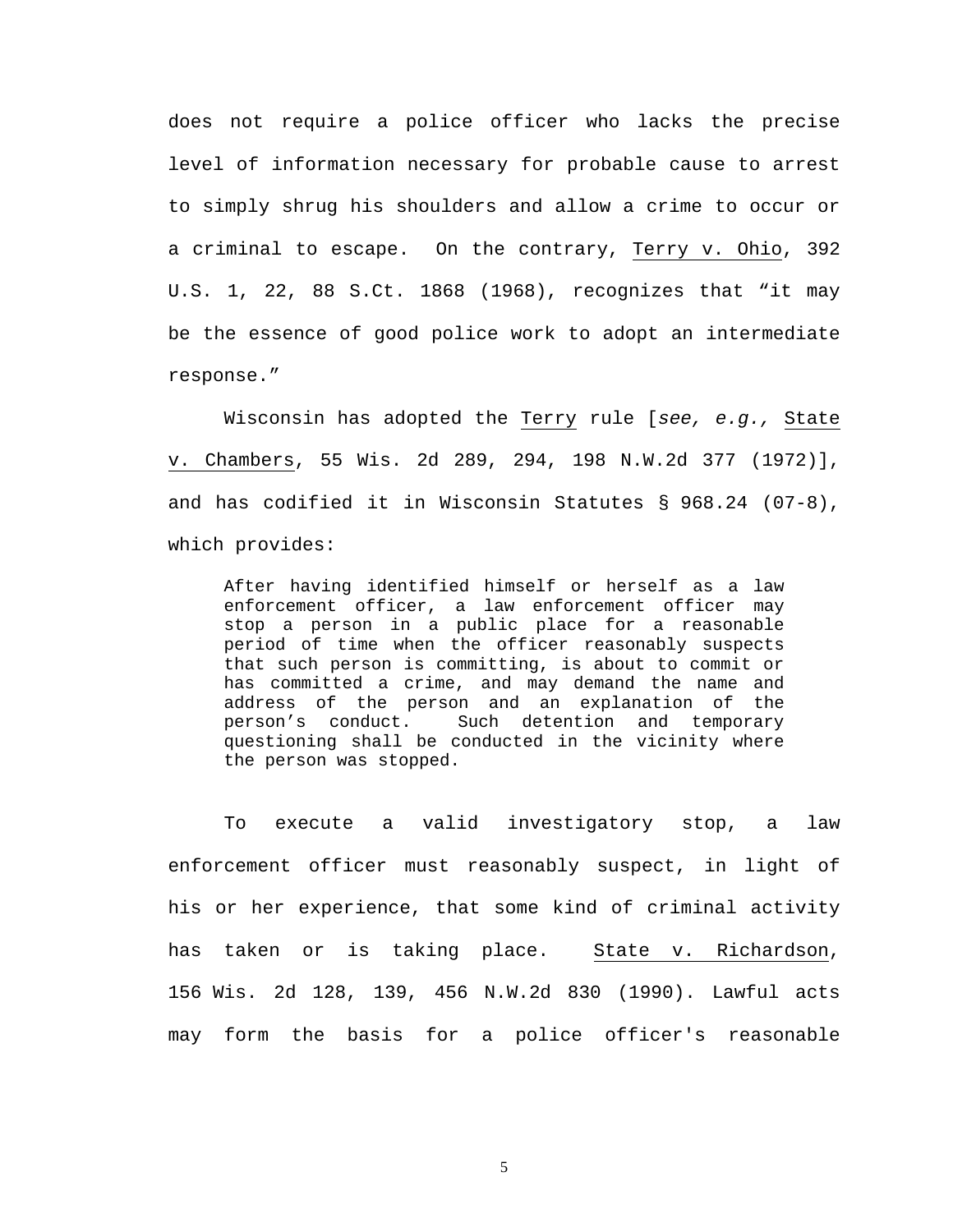suspicion of criminal activity. Waldner, 206 Wis. 2d at 58-59.

In reviewing whether a stop was justified by specific and articulable facts, an appellate court is not bound by the police officer's motivation or subjective assessment of the circumstances. State v. Anderson, 149 Wis. 2d 663, 675, 439 N.W.2d 840 (Ct. App. 1989), reversed on other grounds by State v. Anderson, 155 Wis. 2d 77, 454 N.W.2d 763 (1990). The stop is considered lawful if the circumstances, viewed objectively, justify the stop. Id. Whether the circumstances satisfy the reasonableness requirement is a question of law reviewed without deference to the lower court. See Waldner, 206 Wis. 2d at 54.

# **B.REASONABLENESS UNDER THE TOTALITY OF THE CIRCUMSTANCES**

The test of whether a Terry stop is justified is whether the stop was reasonable under the totality of the circumstances. Waldner, 206 Wis. 2d at 58; see also State v. Post, 2007 WI 60, ¶ 2, 301 Wis. 2d 1, 733 N.W.2d 634. An officer may conduct an investigative stop when the officer has grounds to reasonably suspect, under the totality of the circumstances, that a traffic violation has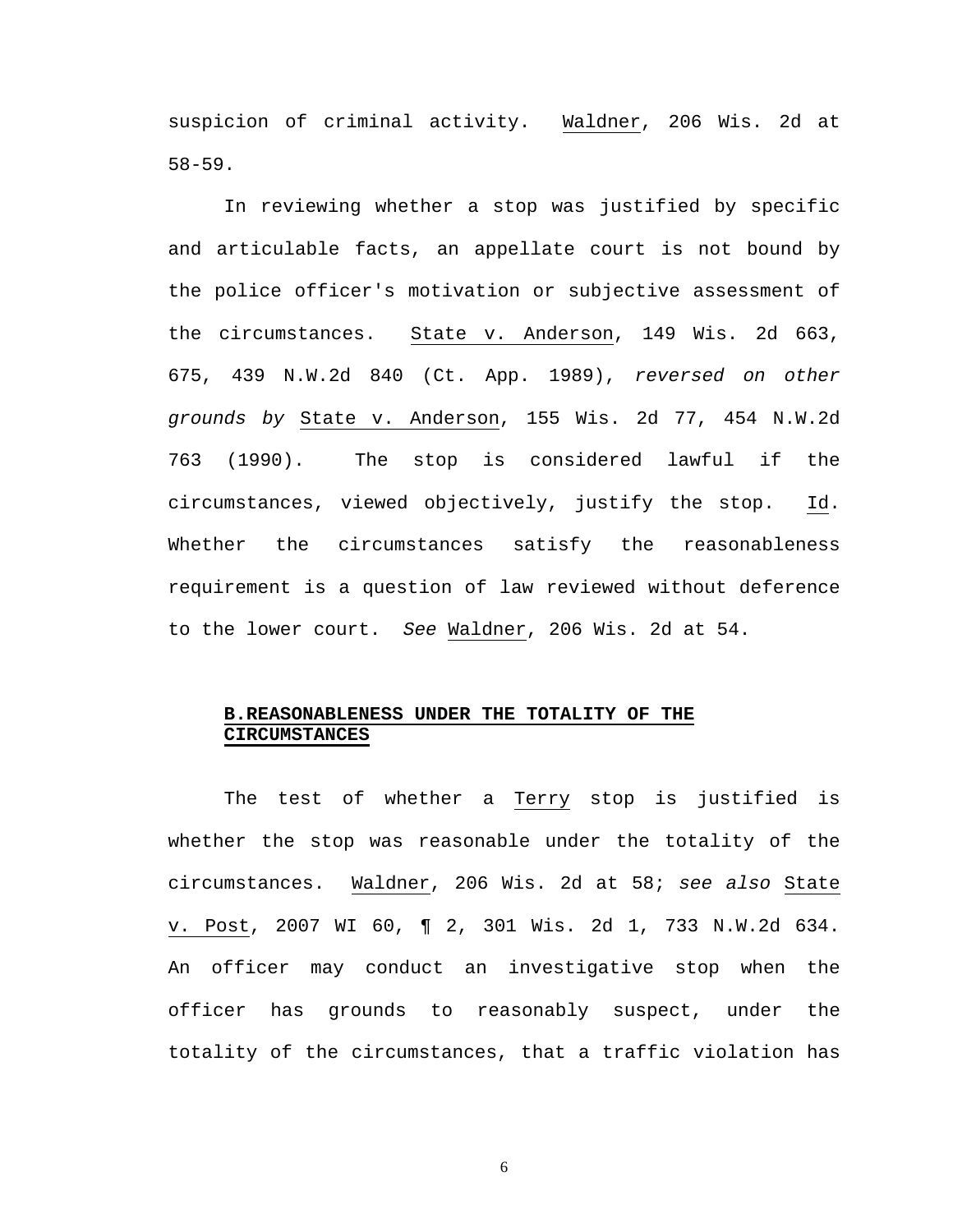been or will be committed. State v. Popke, 317 Wis. 2d 118, ¶ 23, 765 N.W.2d 569. In determining what facts are sufficient to authorize police to stop an individual or a vehicle, the court must take the totality of the circumstances into account. State v. Williams, 2002 WI App 306, ¶ 12, 258 Wis. 2d 395, 655 N.W.2d 462 (internal citations omitted); State v. Post, 2007 WI 60, ¶ 2, 301 Wis. 2d 1, 733 N.W.2d 634. The crucial question is whether the facts of the case would warrant a reasonable police officer, in light of his or her training and experience, to suspect that the individual has committed, was committing, or is about to commit a crime. State v. Taylor, 226 Wis. 2d 490, 495, 595 N.W.2d 56 (Ct. App. 1999); State v. Anderson, 155 Wis. 2d 77, 83-84, 454 N.W.2d 763 (1990). This test is an objective one: would the facts available to the officer at the moment of the stop or seizure warrant a person of reasonable caution in the belief that the action taken was appropriate? State v. Richardson, 156 Wis. 2d 128, 139, 456 N.W.2d 830 (1990). However, an officer is not required to rule out the possibility of innocent behavior before initiating a brief investigatory stop. State v. Anderson, 155 Wis. 2d 77, 84, 454 N.W.2d 763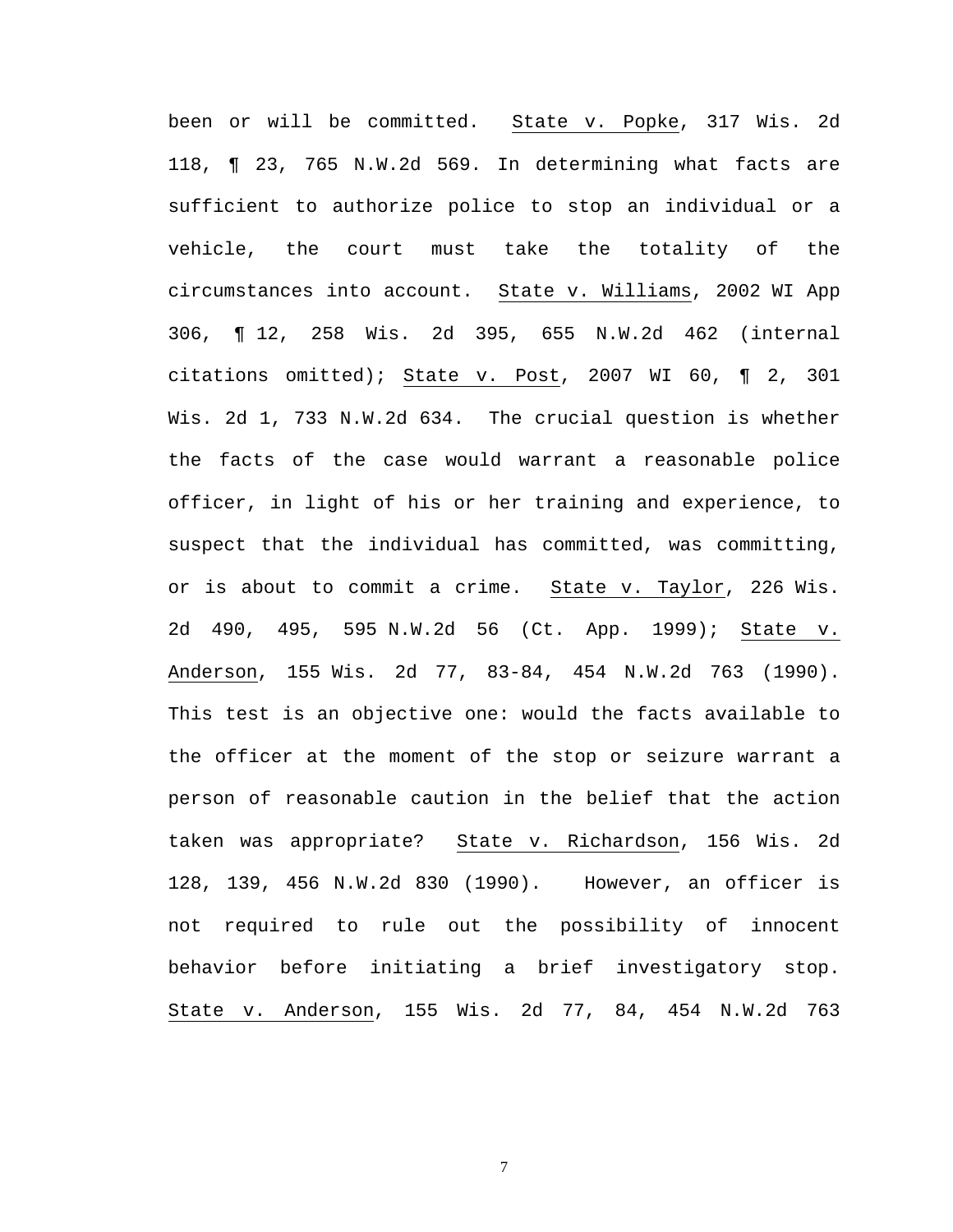(1990). The test is ultimately one of reasonableness. Waldner, 206 Wis. 2d at 55.

# **1.THE STOP OF EATON'S VEHICLE WAS JUSTIFIED UNDER THE TOTALITY OF THE CIRCUMSTANCES**

In applying the law to the facts of the instant case, State v. Post, 2007 WI 60, 301 Wis. 2d 1, 733 N.W.2d 634, is instructive. In Post, the Wisconsin Supreme Court held that while a vehicle's weaving within a single lane is not in itself enough to justify a Terry stop, the officer must take into account the totality of the circumstances in order to find reasonable suspicion to stop a vehicle. Id. at ¶¶ 2, 26.

The Court in Post, relying upon that same Court's decision in State v. Waldner, 206 Wis. 2d 51, 556 N.W.2d 681 (1996), also found that lateral movements by a vehicle need not be "erratic, unsafe, or [even] illegal" in order for there to be reasonable suspicion for a stop. State v. Post, 2007 WI 60 at ¶¶ 23-24. In looking at the totality of the circumstances, the Post Court took into account the time of night – in that case, 9:30 pm – as well as the vehicle's weaving within its own lane, and determined that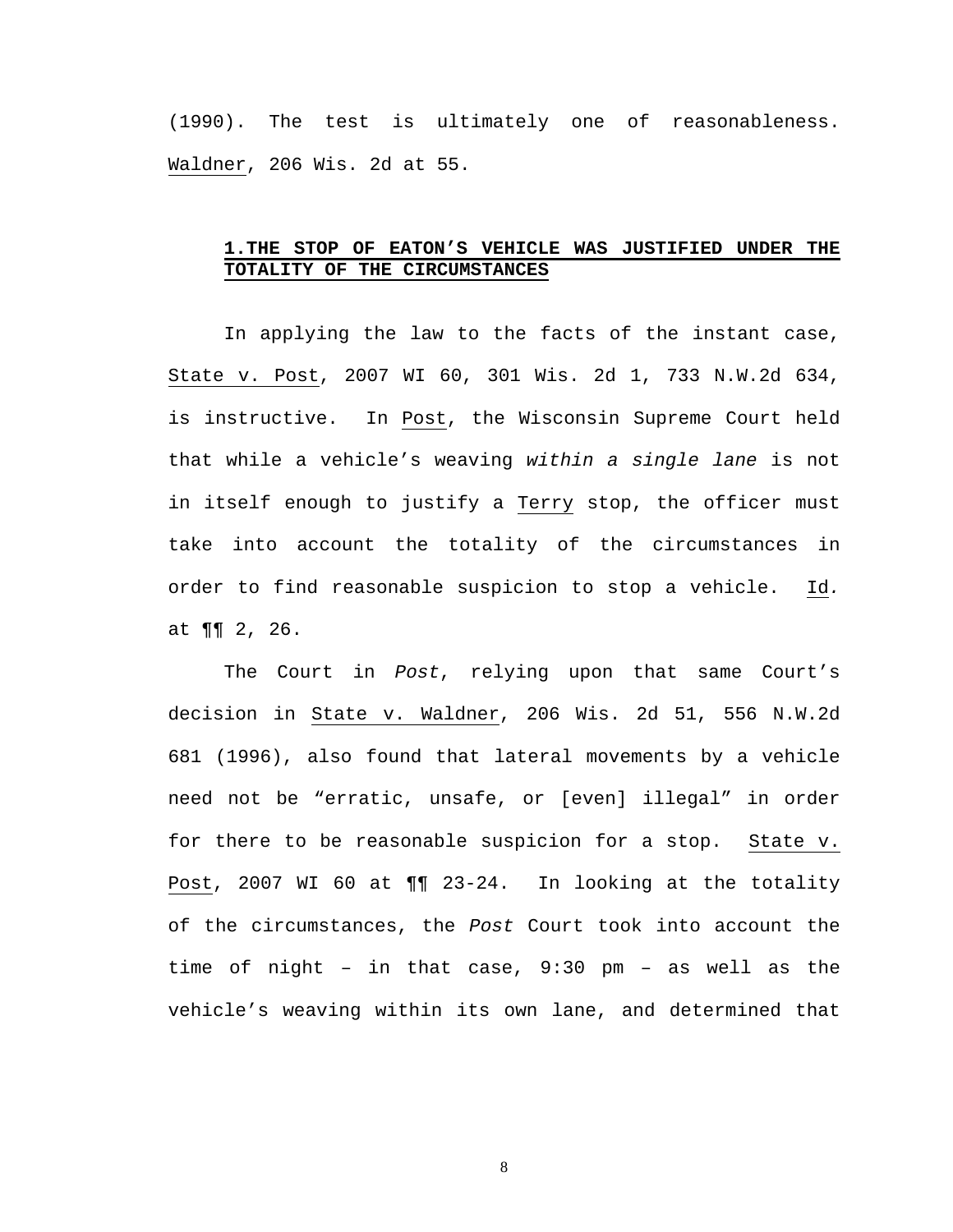the officer did in fact have reasonable suspicion to stop Post's vehicle. Id. at ¶¶ 36-38.

In this case Officer Stelter articulated several facts that provided the reasonable suspicion necessary to stop the defendant's vehicle.

#### **a. Bar Time**

First, Officer Stelter observed the defendant's vehicle traveling down East Washington at 2:18 am on June 6, 2009. In Officer Stelter's training and experience, 2:18 am is the time of morning when bars and taverns are closing their doors and sending their patrons out. [R26.11:20-22]. Driving down the street at 2:18 am in the morning is not unlawful. However, the time of morning can be used in the calculation of the totality of circumstances that Officer Stelter used when stopping the defendant's vehicle. State v. Lange, 2009 WI 49, ¶32(indicating that the time of night the defendant was out is relevant).

#### **b. Speed of the Vehicle**

Secondly, Officer Stelter estimated the vehicle exceeded the posted speed limit of 35 miles per hour. [R26.13:1-3]. Officer Stelter described the defendant's vehicle approaching his vehicle at a high rate of speed. [R26.7:7-10]. Based on Officer Stelter's training, the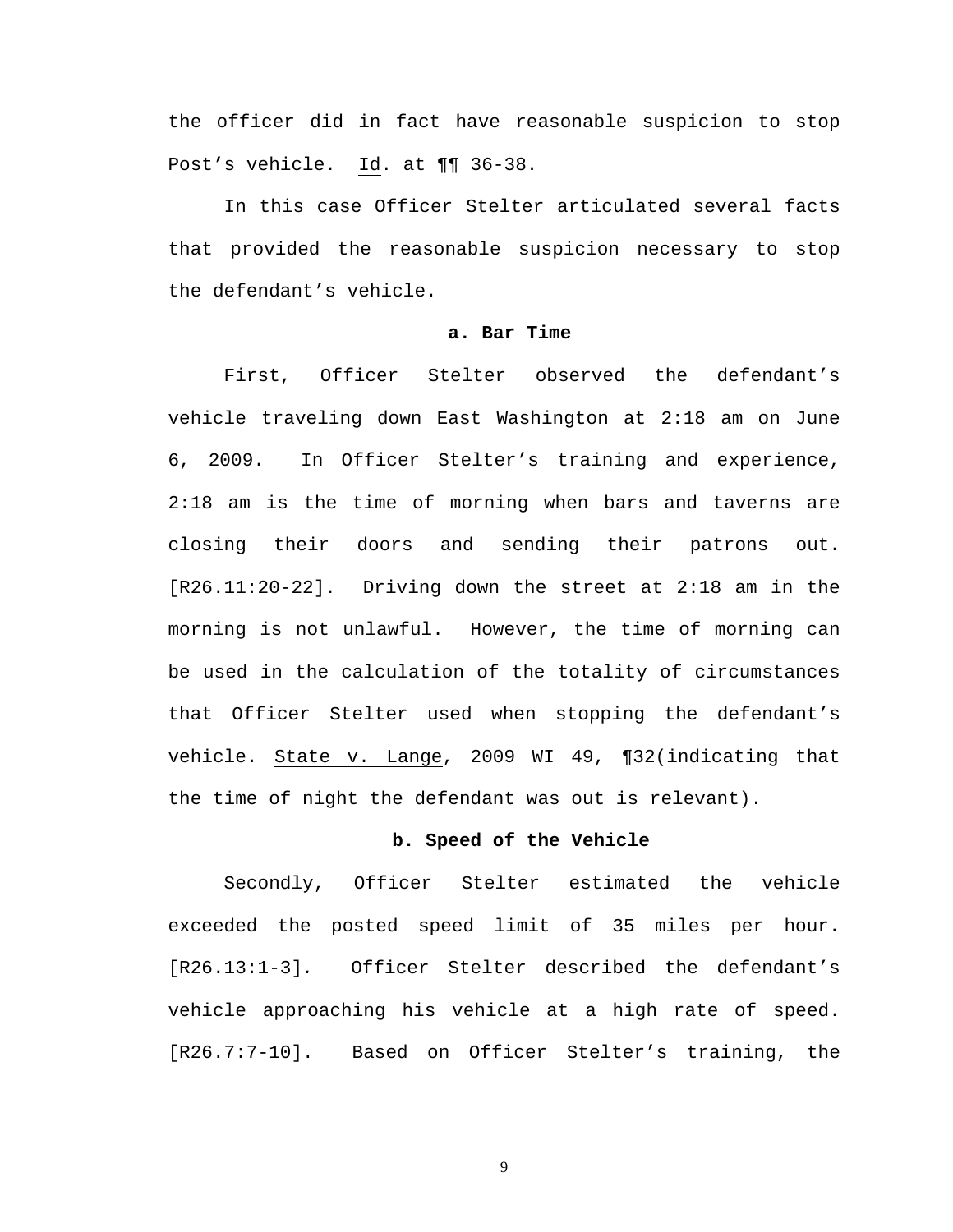vehicle was traveling at approximately 45 miles per hour. [R26.7:14]. This estimation meant the vehicle was traveling at least 10 miles per hour over the posted 35 mile per hour. [R26.13.1]. While there was no specific case law indicating how a driver of a moving vehicle can accurately look behind him and estimate the speed of an approaching vehicle, Officer Stelter stated that he was trained to estimate vehicles coming from various directions both coming towards and away from him. [R26.7.2-6]. Based on this training, Officer Stelter estimated that the defendant's vehicle traveled at a rate higher than the posted speed limit. [R26.7:7-10].

#### **c. Slowing down of vehicle**

Thirdly, Officer Stelter observed the defendant's vehicle slow down so as to prevent him from being able to obtain the information from the rear license place of the vehicle. [R26.8:17-20]. Officer Stelter slowed his vehicle down to approximately 18 miles per hour before the defendant's vehicle stopped slowing down with Officer Stelter's vehicle. [R26.8:3-7]. This slowing down of the defendant's vehicle indicated to Officer Stelter that the defendant was attempting to prevent the officer from being able to obtain information from the rear license plate of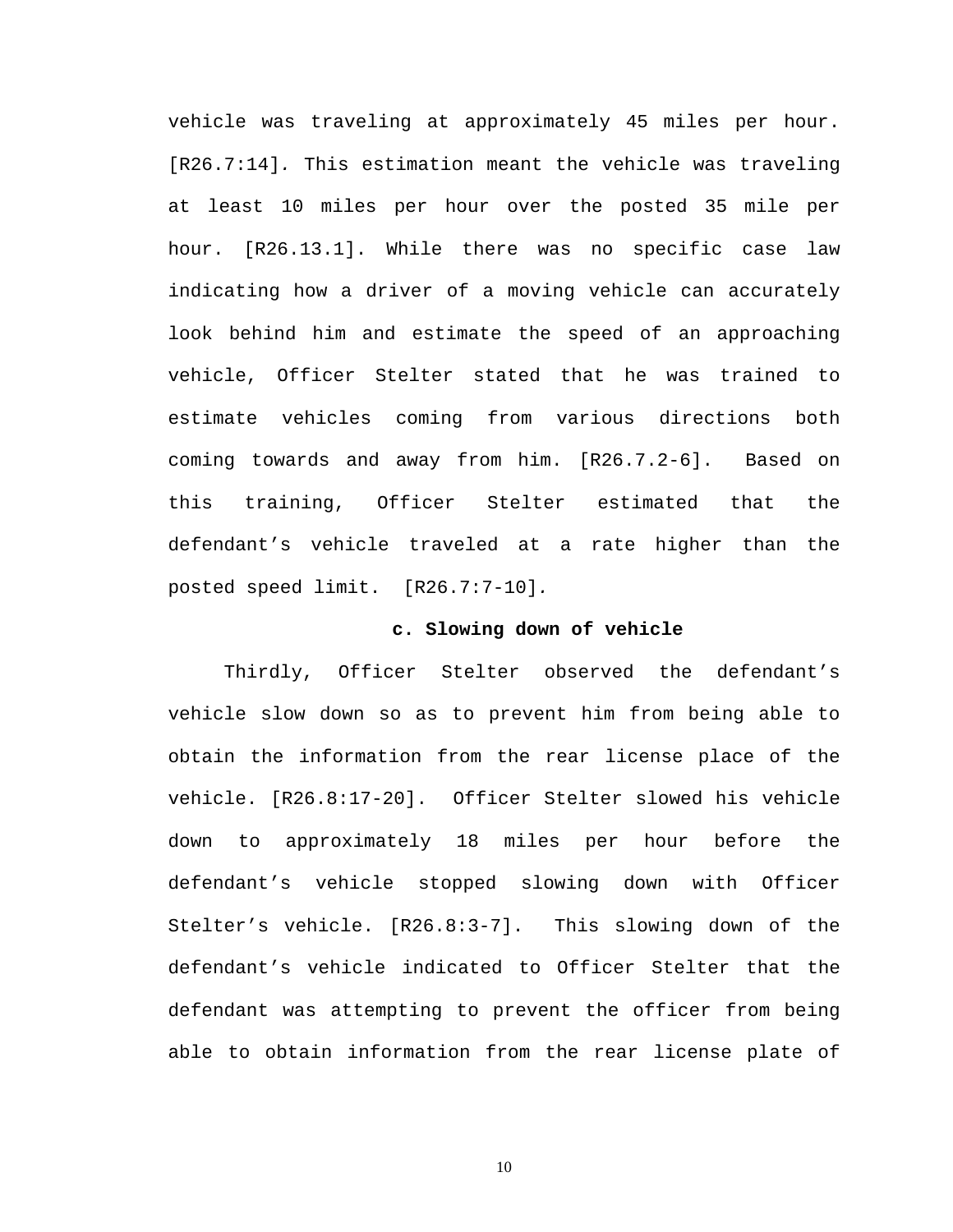the vehicle. [R26.8:17-20]. While the circuit court did not find the fact that the defendant slows as the officer slows as "too unusual," [R26.30:7] the circuit court noted that it is a factor that's added into the other factors. [R26.30:7-8].

## **d. Weaving Within the Lane**

Fourthly, Officer Stelter testified that he observed the vehicle slowly weaving within its lane. [R26.9:13-14]. In addition, Officer Stelter observed the vehicle drifting several feet to the right and to the left as it is traveling. [R26.9:17-19]. In Officer Stelter's training and experience, slowly weaving is often an indication of impaired driving. [R26.9:20-22]. The defendant indicates that the video of the weaving should be excluded because the video directly contradicts Officer Stelter's testimony. However, Officer Stelter testified that the video quality that he was watching on the computer had a blurry glare. [R26.20:5-7]. Officer Stelter also testified that he was not able to see everything on that video that he observed in person. [R26.20:8-10]. In fact Officer Stelter does not doubt whether or not he saw the car weaving. [R26.20:11-13]. The circuit court concluded that the best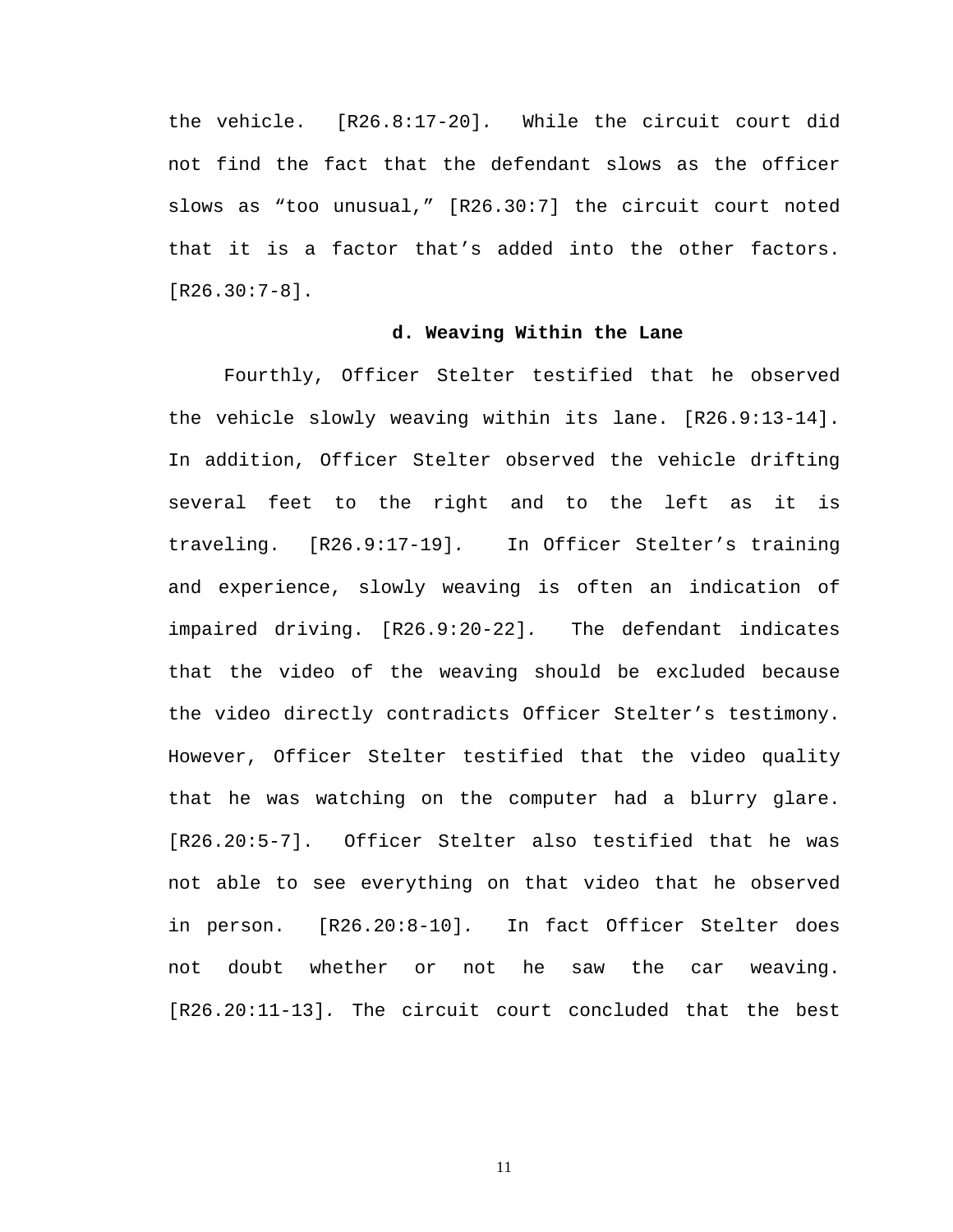evidence is what the officer testified to and under oath. [R26.29:15-16].

#### **e. Stop at a Blinking Yellow Light**

Lastly, Officer Stelter testified that the vehicle came to a complete stop for several seconds at a blinking yellow light. [R26.10:9-11]. Officer Stelter observed the vehicle come to a complete stop at the blinking yellow traffic signal and the vehicle sat at the yellow blinking traffic light for a second or two. [R26.10:4-9]. In the officer's training and experience, a person coming to a complete stop for several seconds at a blinking yellow traffic light is a possible indicator of impaired driving. [R26.10:11-13]. While stopping at a flashing yellow traffic light may not be against the law, the stopping of the defendant's vehicle could place other drivers at risk especially if drivers follow the law and continue to proceed through the yellow flashing lights. The stopping at the flashing yellow traffic light can be used as a factor when examining the totality of the circumstances Officer Stelter used when stopping the defendant's vehicle. State v. Waldner, 206 Wis. 2d 51, 61 (1996).

As the circuit court noted, there was no single overt act that would serve as the constitutional basis for a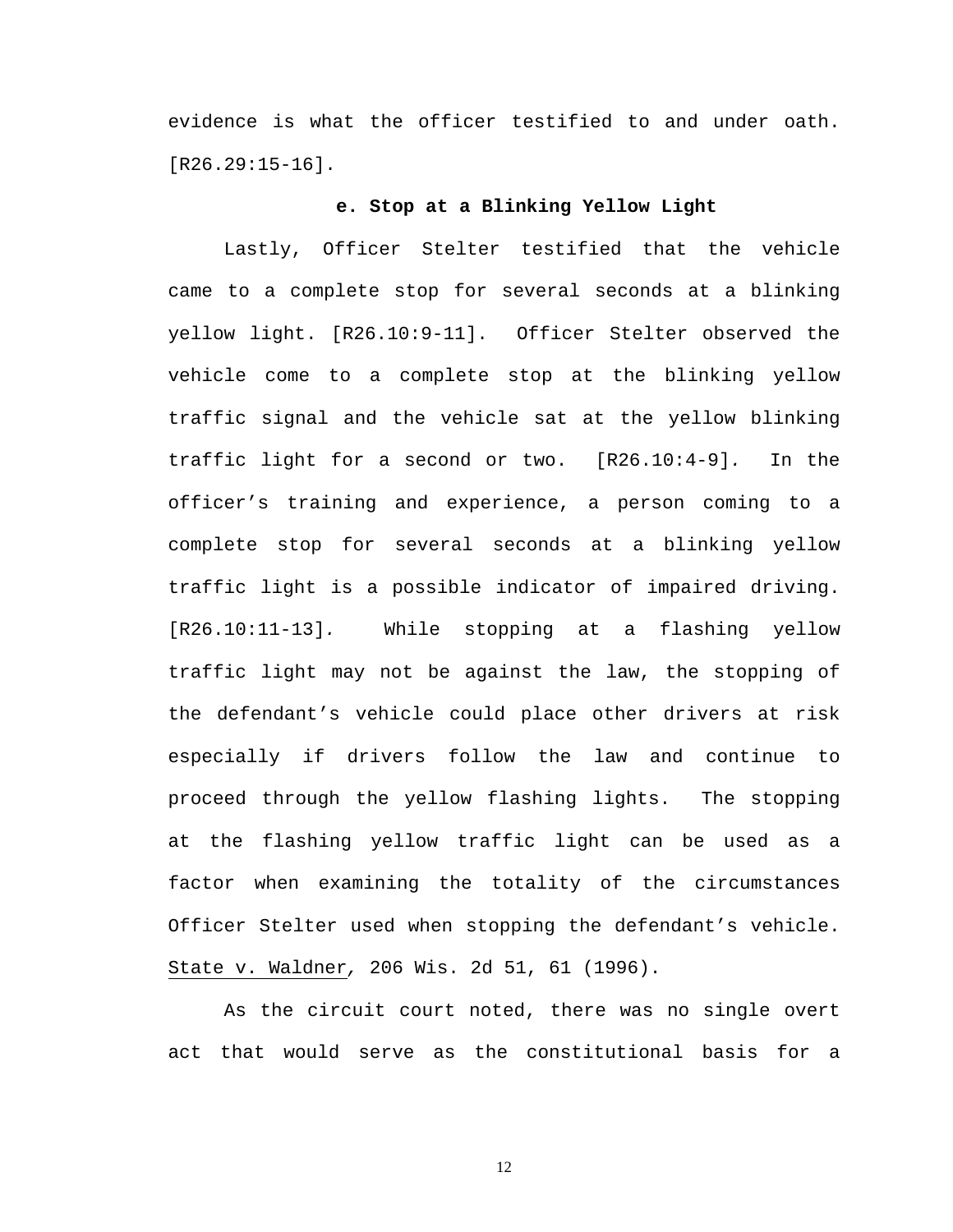stop, but circuit courts have to look at the totality of the circumstances. [R26.29:18-20]. The series of acts taken together warranted further investigation by Officer Stelter. As the Court noted in Post: "The proper test to apply is for the court to look to the totality of the facts taken together. The building blocks of facts accumulate. And as they accumulate, reasonable inferences about the cumulative effect can be drawn." 301 Wis. 2d 1, ¶ 16.

#### **CONCLUSION**

The Court should deny the Defendant-Appellant's motion and uphold the circuit court's decision. Officer Stelter presented specific and articulable facts, which taken together with rational inferences from those facts, give rise to the reasonable suspicion necessary for an investigative stop. Specifically, Officer Stelter observed the defendant traveling at a high rate of speed, after bar time, slowing down of vehicle to prevent the officer from obtaining vehicle information, a vehicle weaving in its lane, and stopping at a yellow flashing traffic light. These facts, when taken together give rise to the reasonable suspicion necessary for Officer Stelter to stop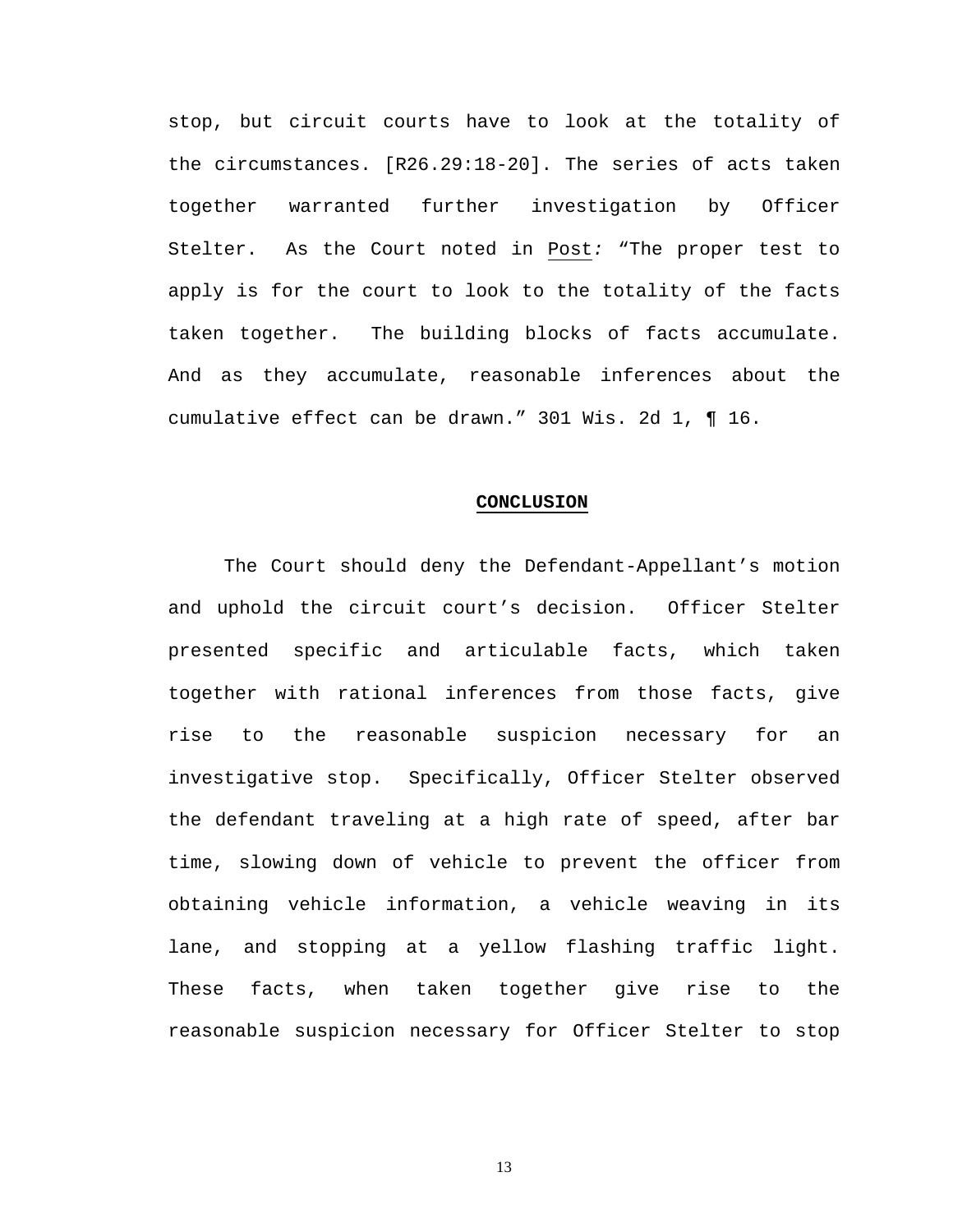the defendant's vehicle and as such the stop was not in violation of Eaton's Constitutional rights.

 $\frac{1}{\sqrt{2\pi}}$  ,  $\frac{1}{\sqrt{2\pi}}$  ,  $\frac{1}{\sqrt{2\pi}}$  ,  $\frac{1}{\sqrt{2\pi}}$  ,  $\frac{1}{\sqrt{2\pi}}$  ,  $\frac{1}{\sqrt{2\pi}}$  ,  $\frac{1}{\sqrt{2\pi}}$  ,  $\frac{1}{\sqrt{2\pi}}$  ,  $\frac{1}{\sqrt{2\pi}}$  ,  $\frac{1}{\sqrt{2\pi}}$  ,  $\frac{1}{\sqrt{2\pi}}$  ,  $\frac{1}{\sqrt{2\pi}}$  ,  $\frac{1}{\sqrt{2\pi}}$  ,

Dated this  $17<sup>th</sup>$  day of November, 2010

Respectfully submitted,

Everett D. Mitchell Assistant District Attorney State Bar No. 1068408

 215 South Hamilton Street Dane County Courthouse Madison, WI 53703 608)266-4211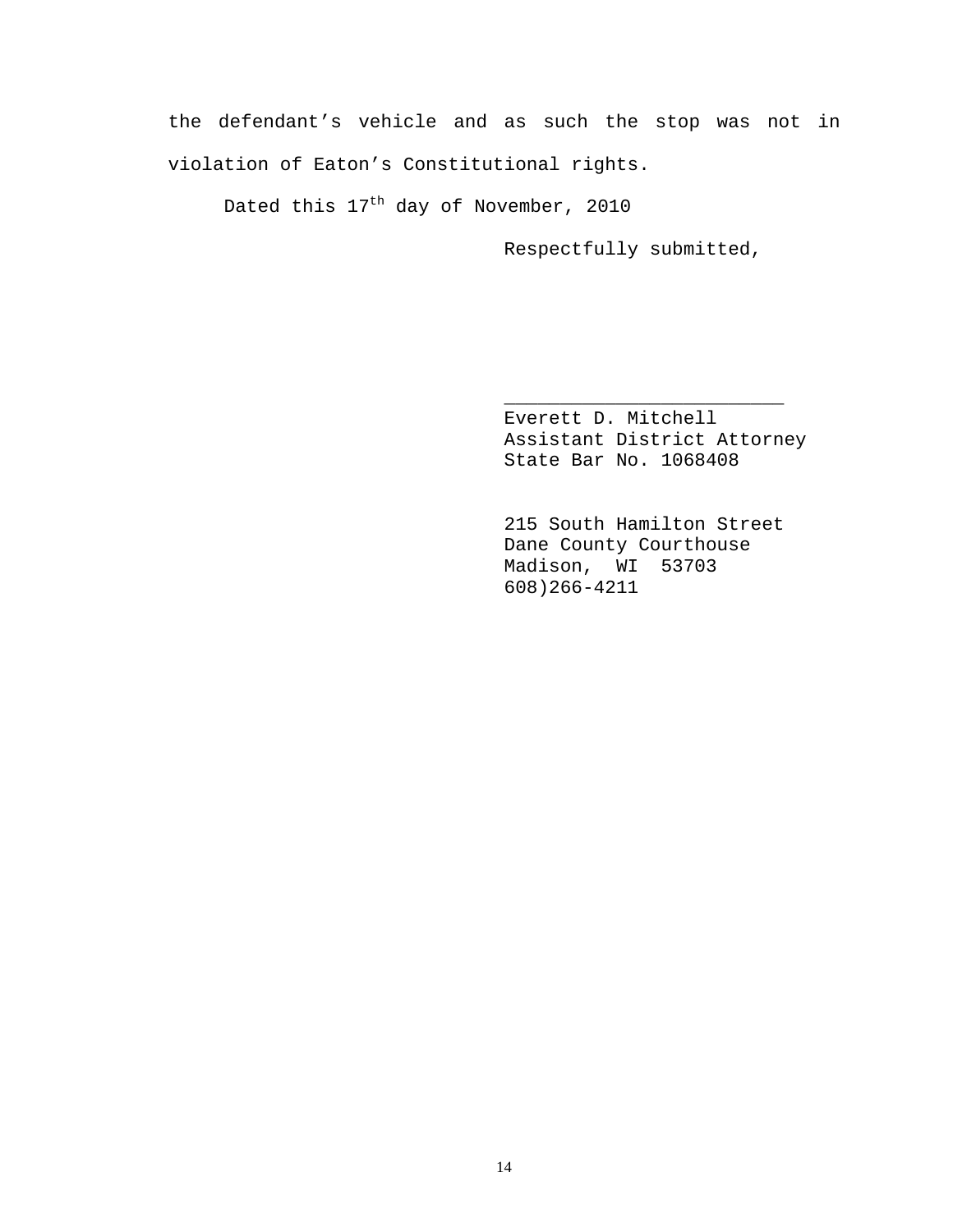#### **CERTIFICATION**

I certify that this brief conforms to the rules contained in sec. 809.19(8)(b) and (c) for a brief produced using the following font:

> Monospaced font: 10 characters per inch; double spaced; 1.5 margin on left side and 1 inch margins on the other 3 sides.

The length of this brief is 14 pages.

Dated: November 17, 2010

Signed,

Assistant District Attorney

\_\_\_\_\_\_\_\_\_\_\_\_\_\_\_\_\_\_\_\_\_\_\_\_\_\_\_\_\_\_\_